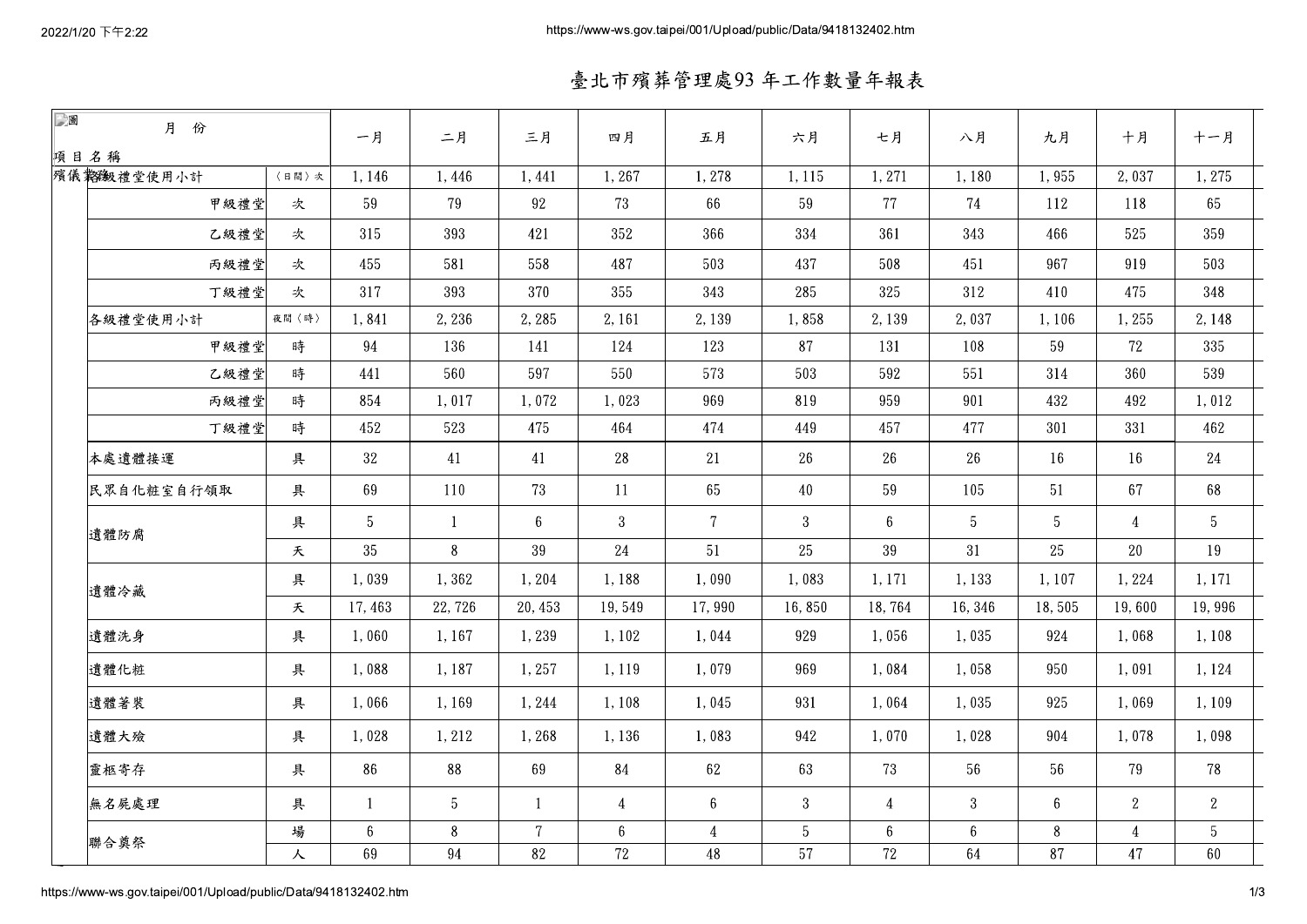| 臺北市殯葬管理處93 年工作數量年報表 |  |
|---------------------|--|

| □圖<br>月<br>份              |           | 一月             | 二月               | 三月              | 四月             | 五月              | 六月              | 七月           | 八月             | 九月             | 十月             | 十一月            |
|---------------------------|-----------|----------------|------------------|-----------------|----------------|-----------------|-----------------|--------------|----------------|----------------|----------------|----------------|
| 埋葬業務<br>埋葬業務<br>核發埋葬許可證小計 | 項目名稱<br>件 |                |                  | 8               | 13             | $5\phantom{.0}$ | $\overline{5}$  | 9            | 9              | $\overline{4}$ | $\overline{4}$ | 14             |
|                           |           | $\overline{7}$ | 9                |                 |                |                 |                 |              |                |                |                |                |
| 陽明公墓                      | 件         | $\mathbf{0}$   | $\boldsymbol{0}$ | $\overline{2}$  | 2              | $\mathbf{0}$    | $\mathbf{0}$    | $\mathbf{3}$ | 2              | $\overline{0}$ |                | 2              |
| 富德公墓                      | 件         | $\overline{7}$ | 9                | $5\phantom{.0}$ | 11             | $\overline{5}$  | 5               | $6\,$        | $\mathbf 7$    | 4              | $\mathbf{3}$   | 12             |
| 寧波公墓                      | 件         | $\mathbf{0}$   | $\overline{0}$   | $\overline{0}$  | $\overline{0}$ | $\theta$        | $\bf{0}$        | $\bf{0}$     | $\mathbf{0}$   | $\mathbf{0}$   | $\bf{0}$       | $\overline{0}$ |
| 天主教大直公墓                   | 件         | $\mathbf{0}$   | $\bf{0}$         |                 | $\overline{0}$ | $\overline{0}$  | $\bf{0}$        | $\bf{0}$     | $\overline{0}$ | $\overline{0}$ | $\mathbf{0}$   | $\mathbf{0}$   |
| 墓地埋葬小計                    | 具         | $\overline{7}$ | 9                | 8               | 10             | $5\phantom{.0}$ | $5\phantom{.0}$ | 9            | 10             | $\overline{5}$ | $\overline{4}$ | 14             |
| 陽明公墓                      | 具         | $\overline{0}$ | $\overline{0}$   | $2^{\circ}$     | $\overline{2}$ | $\overline{0}$  | $\mathbf{0}$    | $\mathbf{3}$ | $\overline{3}$ |                |                | 2              |
| 富德公墓                      | 具         | $\overline{7}$ | $9\phantom{.0}$  | $5\phantom{.0}$ | 8              | 5 <sup>5</sup>  | $\overline{5}$  | $6\,$        | $\overline{7}$ | 4              | $\overline{3}$ | 12             |
| 天主教大直公墓                   | 具         | $\mathbf{0}$   | $\overline{0}$   |                 | $\theta$       | $\overline{0}$  | $\mathbf{0}$    | $\mathbf{0}$ | $\overline{0}$ | $\overline{0}$ | $\mathbf{0}$   | $\overline{0}$ |
| 墓地遷葬                      | 具         | 12             | 35               | 58              | 128            | 111             | 91              | 95           | 36             | 33             | 46             | 40             |
| 墳墓埋葬總數                    | 具         | 20,621         | 20,612           | 20,592          | 20,592         | 20,592          | 20,597          | 20,635       | 20,638         | 20,626         | 20,610         | 20,608         |
| 靈骨樓(塔)骨骸寄存小計              | 罈         | 13             | 19               | 11              | 25             | 14              | 22              | 25           | 22             | 22             | 9              | 12             |
| 陽明靈骨樓                     | 罈         | $\overline{0}$ | $\overline{15}$  | $\overline{4}$  | $\overline{4}$ | 2               | $\pmb{0}$       | $\pmb{0}$    | $\overline{0}$ | $\mathbf{0}$   | $\mathbf{0}$   |                |

https://www-ws.gov.taipei/001/Upload/public/Data/9418132402.htm